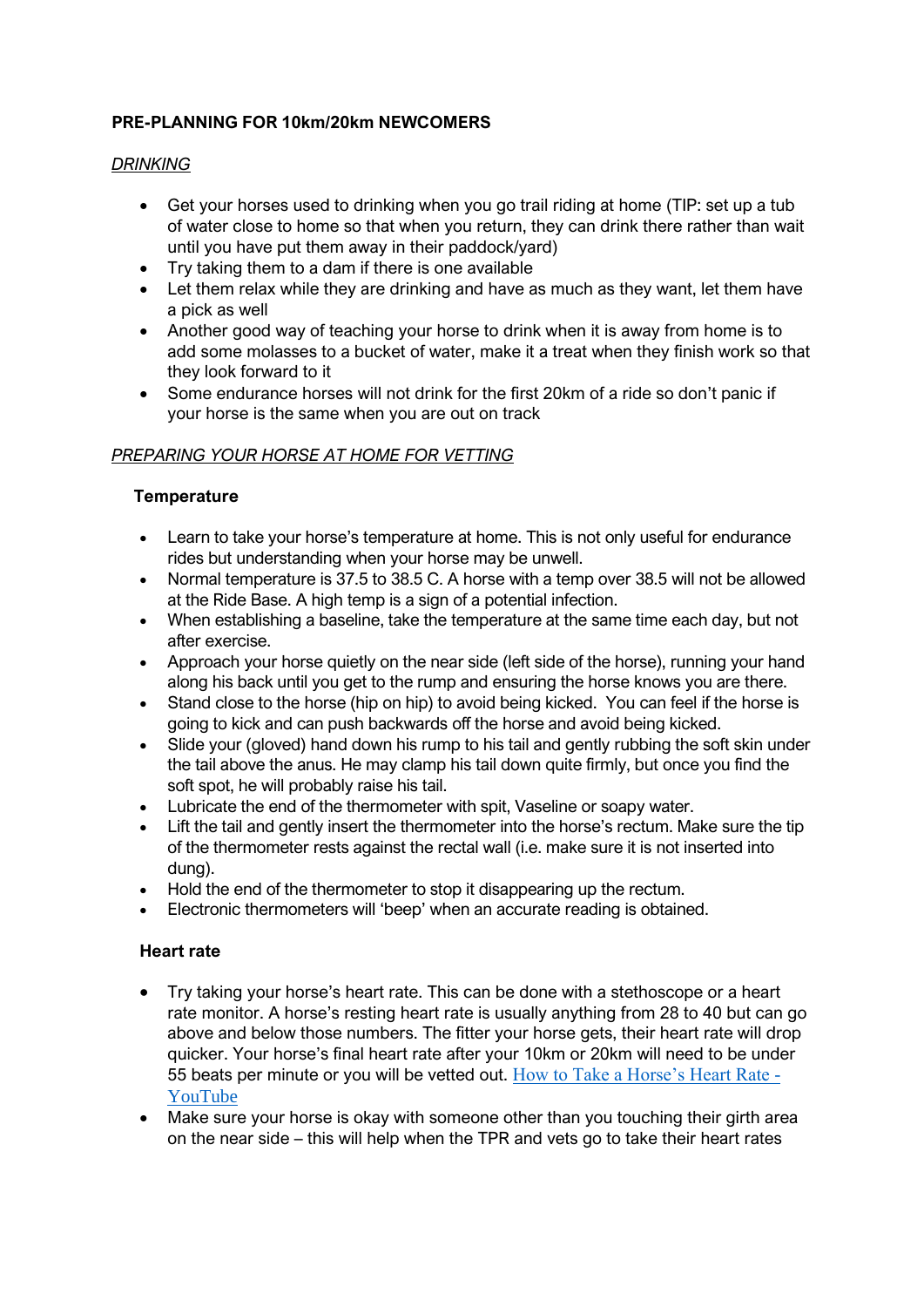# **Trotting Out**

- Set up a witches hat or the like at approximately a 20 metre distance.
- Practice trotting your horse out to the marker with your horse beside you.
- You want to keep your horse on the right and on a loose enough lead so that they can move out accordingly.
- Don't run in front of them while they drag behind because when you are in the vetting area, the vet will need to see your horse's gait from the front. You may be asked to run again if the vet is unable to get a proper look at the movement.
- When you reach the witches hat, turn your horse around it (at the walk) and then head back to your starting point.
- This is a simulation of what the vet will ask for in the vetting ring.
- The trot out is so the vet's can ensure that your horse is fit and sound to begin the ride
- TIP: If your horse will not trot out in the vetting area, it is against AERA rules to flick them with the lead-rope*.* You must find another way.

### **Other**

- Open your horses mouth as if you are checking his teeth the vets will do this at the ride so ensure your horse is used to this practice
- Get your horse used to being hosed or sponged with water after your ride at home.
- Get your horse used to being scraped off after hosing and towel any areas that may be prone to rubbing
- If your horse has white socks be sure to dry off their heel areas thoroughly or they may become prone to greasy heel

## *TRAINING AND FEEDING BEFORE THE RIDE*

#### *Feeding for shorter distances-*

Most horses will easily complete 10-20km on their current feed/or pasture. There is no need to increase the energy in the diet unless your horse is visibly starting to lose condition. When intensity and/or distance is increased then energy can be increased. Feed the work and work the feed.

The foundation of any horse's diet is good quality forage in the form of hay or pasture. Vitamins and minerals can supplement or balance the forage. They can be added as a powder in the feed or some people like to buy a mineral block that their horse's can lick and regulate themselves. If your horse requires hard feed, find the feed that works for your horse as an individual. For example, if he isn't doing a lot of work, a high grain diet could be detrimental.

High fibre will maintain gut health and water in the gut. Speedi Beet is a great feed for this as there is a high proportion of soluble fibre which is easily digested and makes a great source of non-heating slow release energy. By not over feeding your horse, you are not only avoiding metabolic problems but it helps keep your horse calm and manageable.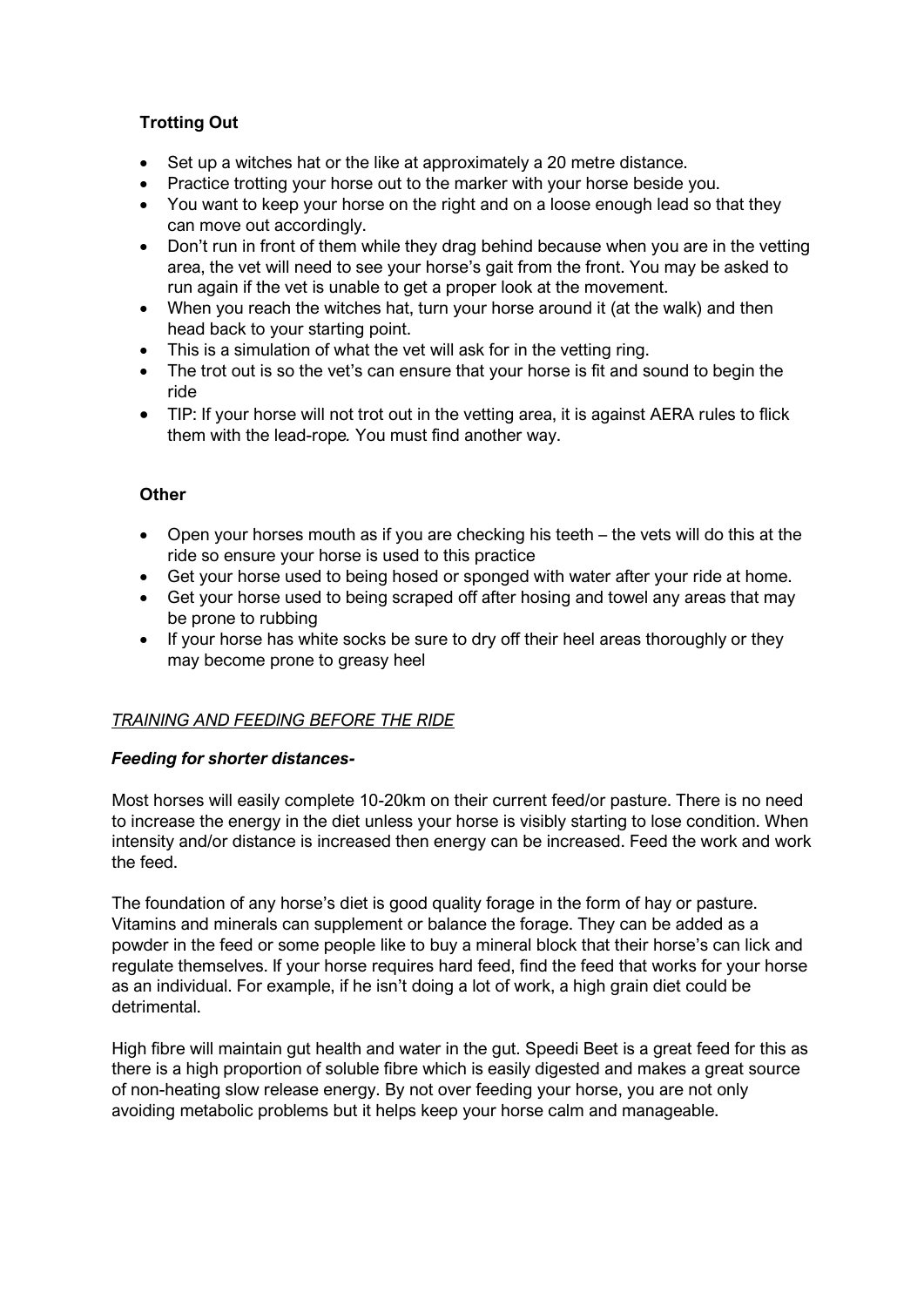Don't give your horse a heavy feed just before riding. If you are doing a 10-30km ride, a biscuit of hay is ample. This puts food into the horse's guts before exercise which helps combat ulcers. Lucerne hay is an acidity buffer. If you wet down the hay, it helps keep your horse hydrated.

It is also important to keep feed in the gut when travelling to help prevent ulcers. Give your horse a feed of hay before they get on the float to travel to the ride.

TIP: Feeding can increase the heart rate so ideally don't feed your horse right before they enter the vetting area. Eating at their yards is fine but use the time it takes to walk to vetting to let your horse relax with no more food. Once they are back in their yards, you want to them to eat at their leisure.

Paying attention to how your horse eats and drinks at home versus how he eats and drinks when you are out on the trail or travelling to an event will help you manage your horse when you get to your first endurance ride.

#### *Electrolytes for the shorter distances*

Forage based diets are generally low in sodium and can be easily supplemented by adding common salt. Some pelleted hard feeds will have electrolytes included and if fed correctly to your horse's body weight may be enough for the shorter ride distances.

You usually only need to worry about adding extra electrolytes if you are doing longer distance training and rides. For shorter distances just adding salt will be sufficient and a lot cheaper.

TIP: You should never electrolyte paste a horse if they are not drinking. This can cause more problems including kidney issues.

Offering your horse molasses water or honey over the tongue or sloppy wet hay is a good way of getting them hydrated.

If your horse has a very thick coat, he is going to be harder to cool than a clipped horse or a horse with a fine coat. Consider clipping your horse's neck if they are thick coated in preparation for a ride when you know the weather is going to be hot. A clipped horse is also much easier to strap and cool.

#### *Training for the shorter distances – body*

Most horses can easily do 10-20km on very minimal training unless they are very overweight or paddocked in small areas with little riding. Horses living in a herd situation will be moving around more and can do this if ridden sensibly.

As well as cardiac fitness, you also need to be strengthening and conditioning ligaments, tendons and muscle and maintaining bone density. If your horse is confined, you may need to work him a little more to keep him supple and flexible and less likely to strain tendons and ligaments. Lunging and in hand active walking are also good alternatives if you do not have time to ride. Trotting in a sand dressage arena for a lesson can be more demanding than trotting on a hard surface. Dressage sessions are also good to teach your horse to use his body correctly.